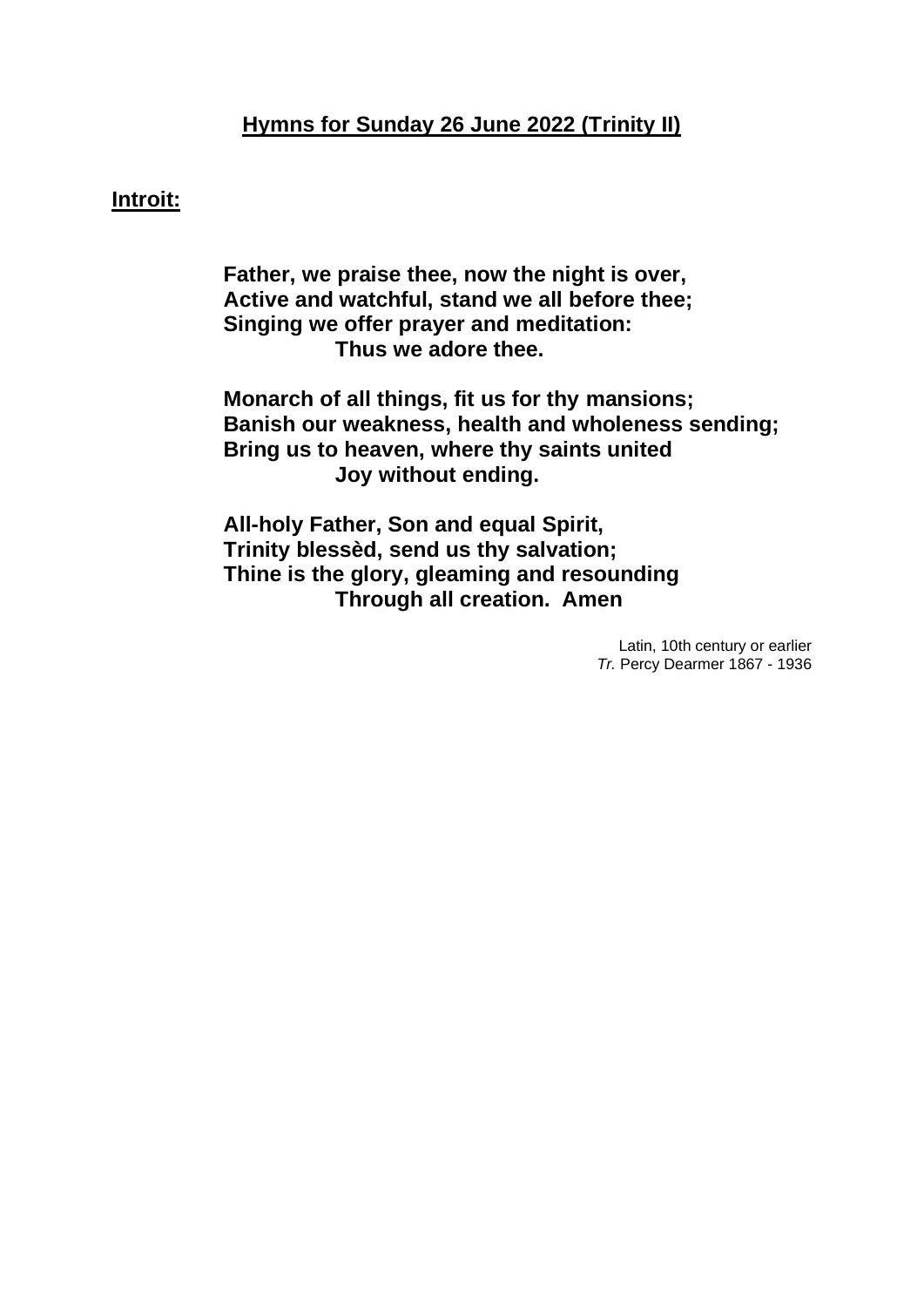### **Gradual:**

**Lord, thy word abideth, And our footsteps guideth; Who its truth believeth, Light and joy receiveth.**

**When our foes are near us, Then thy word doth cheer us, Word of consolation, Message of salvation.**

**When the storms are o'er us, And dark clouds before us, Then its light directeth, And our way protecteth.**

**Who can tell the pleasure, Who recount the treasure By thy word imparted To the simple-hearted?**

**Word of mercy, giving Succour to the living; Word of life, supplying Comfort to the dying.**

**O that we discerning Its most holy learning, Lord, may love and fear thee Evermore be near thee!**

H W Baker 1821 - 77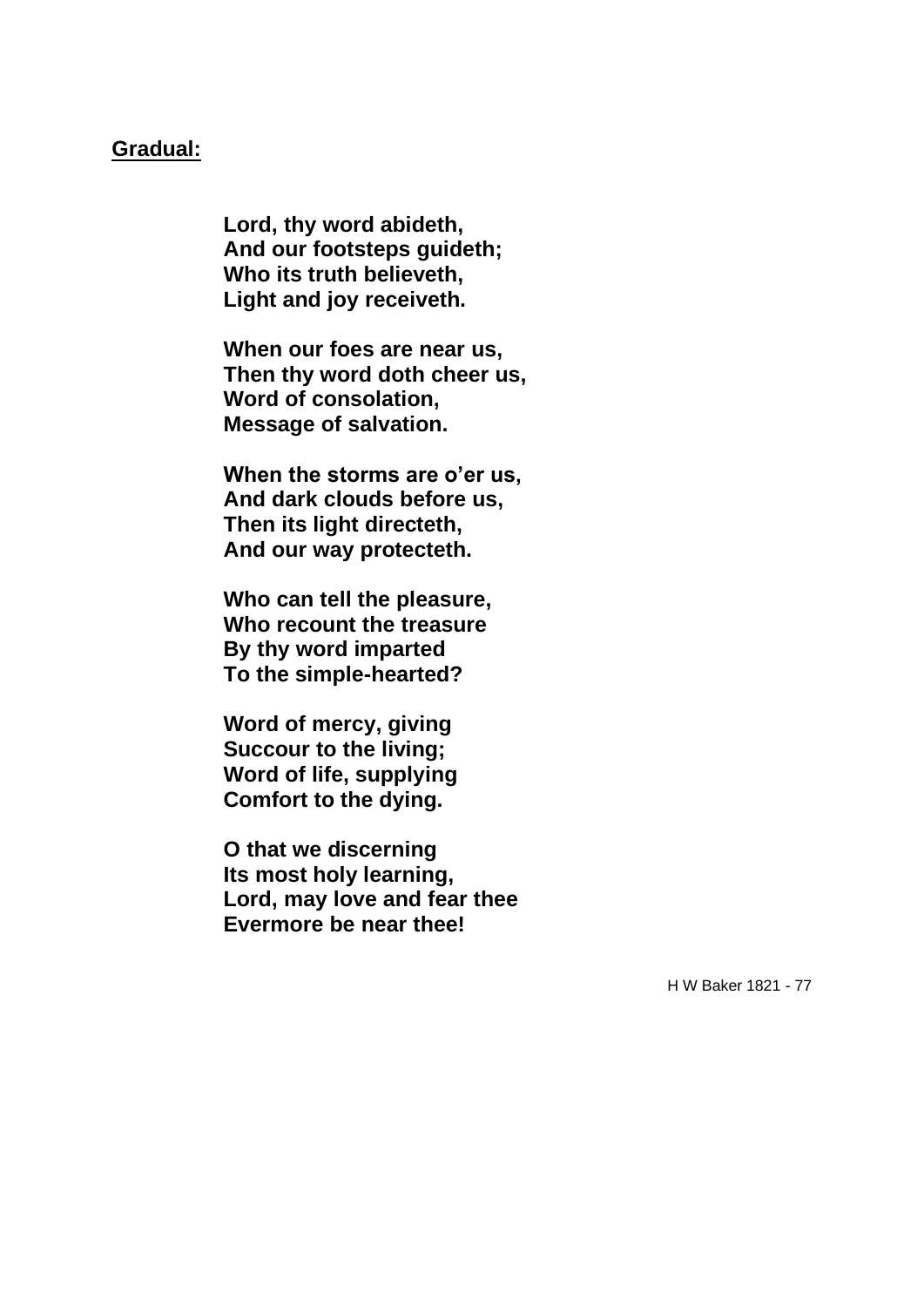#### **Offertory:**

**Jerusalem the golden, With milk and honey blest, Beneath thy contemplation Sink heart and voice opprest. I know not, O I know not, What social joys are there, What radiancy of glory, What light beyond compare.**

**They stand, those halls of Sion, Conjubilant with song, And bright with many an angel, And all the martyr throng: The Prince is ever in them, The daylight is serene, The pastures of the blessed Are decked in glorious sheen.**

**There is the throne of David, And there, from care released, The song of them that triumph, The shout of them that feast; And they who, with their Leader, Have conquered in the fight, For ever and for ever Are clad in robes of white.**

- **O sweet and blessèd country, The home of God's elect**
- **O sweet and blessèd country, That eager hearts expect! Jesus, in mercy bring us**

 **To that dear land of rest; Who art, with God the Father And Spirit, ever blest.**